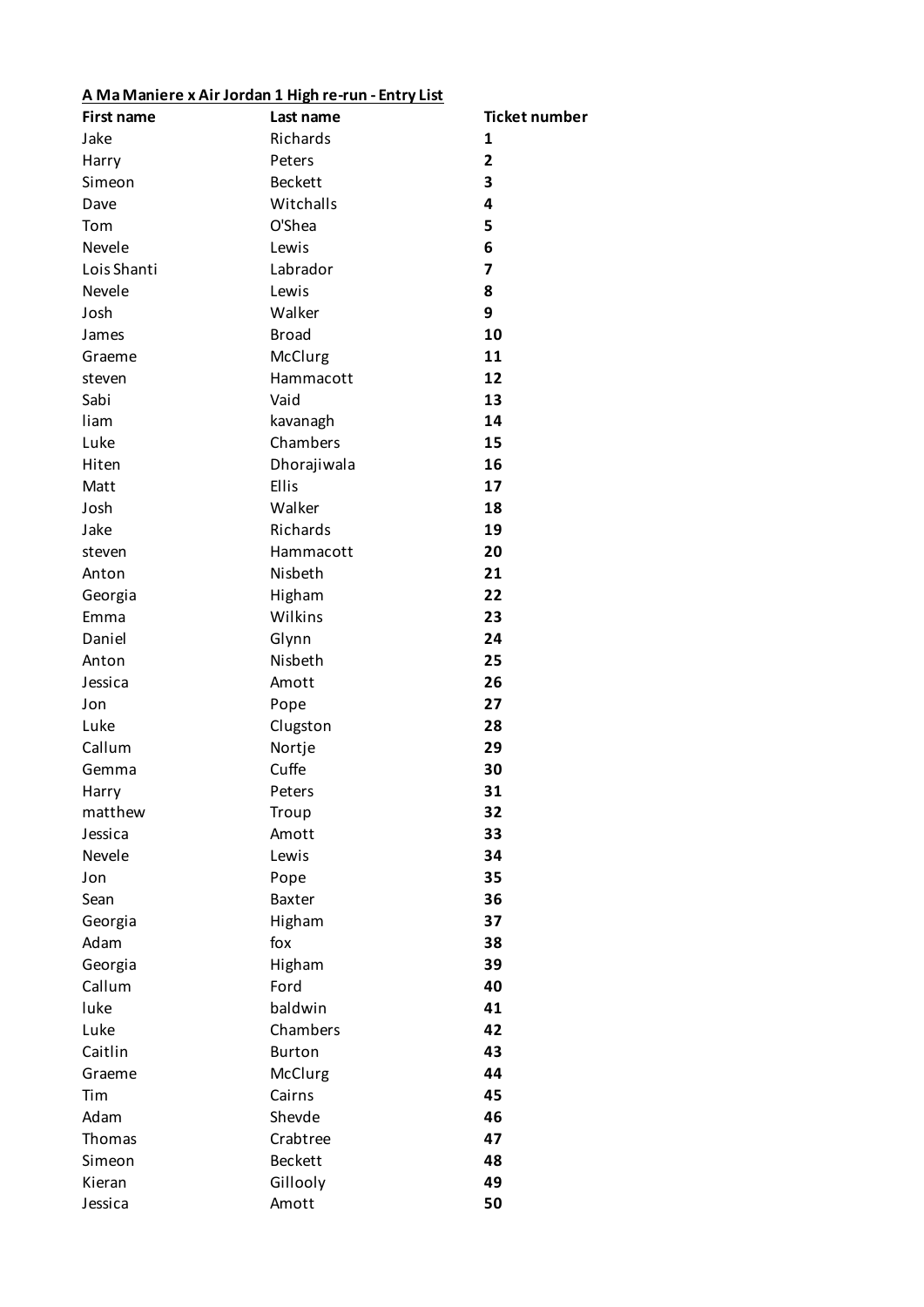| Adam     | fox               | 51  |
|----------|-------------------|-----|
| Anton    | Nisbeth           | 52  |
| Graeme   | McClurg           | 53  |
| Josh     | Walker            | 54  |
| Richard  | <b>Brunt</b>      | 55  |
| Jared    | <b>Burton</b>     | 56  |
| Jessica  | Amott             | 57  |
| Nevele   | Lewis             | 58  |
| Hiten    | Dhorajiwala       | 59  |
| Rachael  | Moody             | 60  |
| Hubert   | O Maxwell         | 61  |
| Dave     | Witchalls         | 62  |
| Jonas    | Attuquaye-Clottey | 63  |
| Harrison | Kelly             | 64  |
| Joshua   | McInerney         | 65  |
| Anton    | Nisbeth           | 66  |
| Janette  | Hinayon           | 67  |
| James    | <b>Broad</b>      | 68  |
| Anton    | Nisbeth           | 69  |
| Charlie  | Watt              | 70  |
| Emil     | Berki             | 71  |
| Michael  | Smith             | 72  |
| Jessica  | Amott             | 73  |
| Ben      | Elliott           | 74  |
| Victoria | <b>Bridge</b>     | 75  |
| Graeme   | McClurg           | 76  |
| Georgia  | Higham            | 77  |
| Nevele   | Lewis             | 78  |
| Adam     | Shevde            | 79  |
| Ben      | Elliott           | 80  |
| Graeme   | McClurg           | 81  |
| Josh     | Walker            | 82  |
| Jessica  | Amott             | 83  |
| martin   | Pollock           | 84  |
| liam     | kavanagh          | 85  |
| Lee      | Davis             | 86  |
| Tom      | O'Shea            | 87  |
| Dimitri  | Karoullas         | 88  |
| Dean     | Wise              | 89  |
| nicolle  | flores            | 90  |
| Hubert   | O Maxwell         | 91  |
| Jake     | Townsend          | 92  |
| steven   | Hammacott         | 93  |
| Fuat     | Ibrahim           | 94  |
| Luke     | Chambers          | 95  |
| Zac      | Meadowcroft       | 96  |
| Sandeep  | Vadia             | 97  |
| Nevele   | Lewis             | 98  |
| Adam     | fox               | 99  |
| Graeme   | McClurg           | 100 |
| Daniel   | Glynn             | 101 |
| Kieran   | Gillooly          | 102 |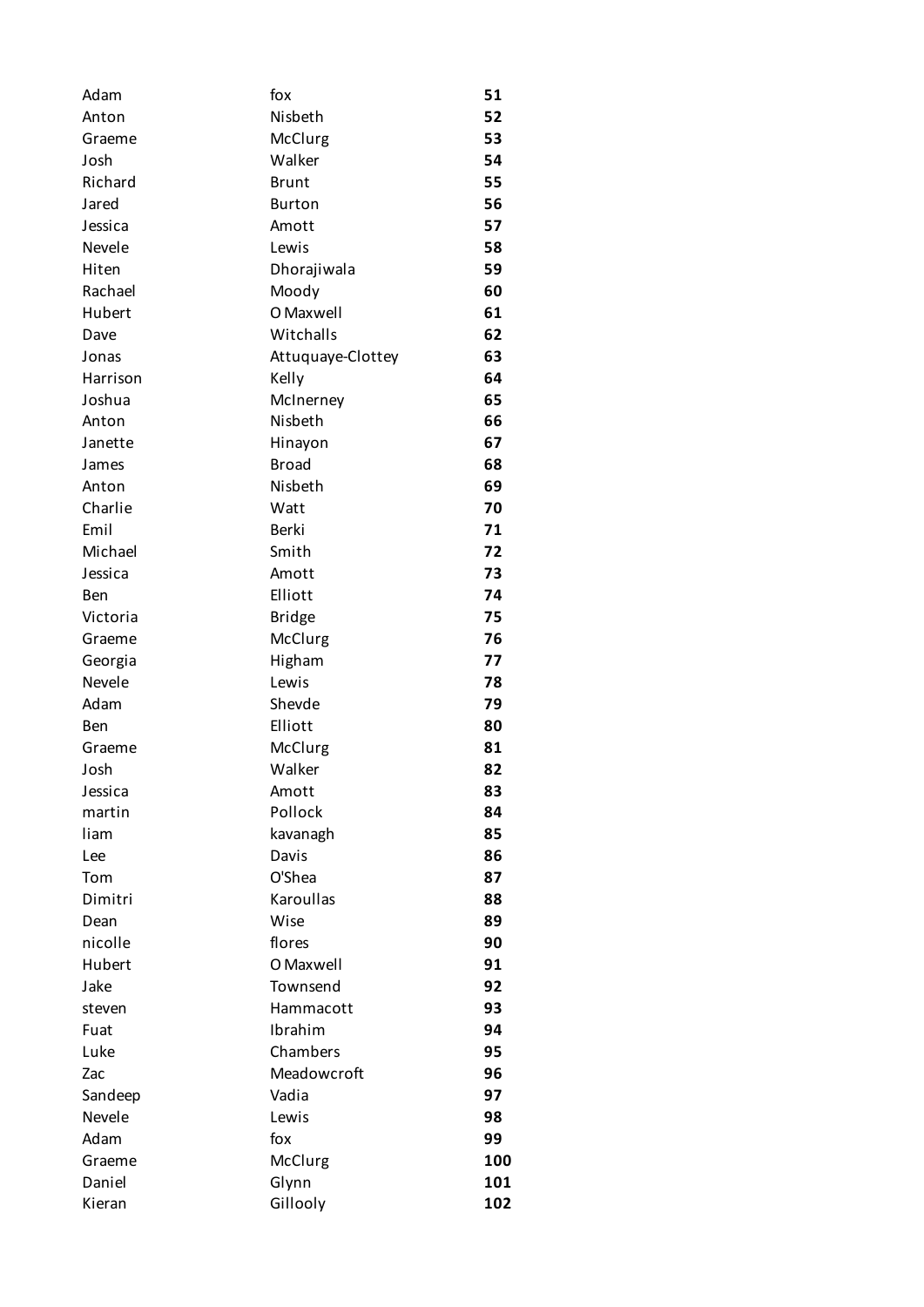| Tim      | Cairns         | 103 |
|----------|----------------|-----|
| Graeme   | McClurg        | 104 |
| Irebami  | Amoo           | 105 |
| Thomas   | Crabtree       | 106 |
| Jonathan | Lowe           | 107 |
| Jessica  | Amott          | 108 |
| Dayne    | Hiwcroft       | 109 |
| Anton    | Nisbeth        | 110 |
| Josh     | Walker         | 111 |
| David    | Templeton      | 112 |
| Jack     | <b>Black</b>   | 113 |
| Jasmine  | Gajeton        | 114 |
| Stephen  | Mulholland     | 115 |
| Simeon   | <b>Beckett</b> | 116 |
| Georgia  | Higham         | 117 |
| Gemma    | Cuffe          | 118 |
| Nevele   | Lewis          | 119 |
| Simeon   | <b>Beckett</b> | 120 |
| Dave     | Witchalls      | 121 |
| Lewis    | Hooper         | 122 |
| Anton    | Nisbeth        | 123 |
| Kieran   | Gillooly       | 124 |
| Luke     | Clugston       | 125 |
| Tom      | O'Shea         | 126 |
| Graeme   | McClurg        | 127 |
| James    | Dowling        | 128 |
| Jonathan | Lowe           | 129 |
| Jared    | <b>Burton</b>  | 130 |
| Adam     | Shevde         | 131 |
| Luke     | Doyle          | 132 |
| Tom      | O'Shea         | 133 |
| James    | Farrow         | 134 |
| Paul     | Killen         | 135 |
| Taylor   | Harford        | 136 |
| Jonathan | Lowe           | 137 |
| Anton    | Nisbeth        | 138 |
| liam     | kavanagh       | 139 |
| Simeon   | <b>Beckett</b> | 140 |
| Chirag   | Khetiya        | 141 |
| Charles  | Lindores       | 142 |
| Jack     | Walton         | 143 |
| George   | Hutchinson     | 144 |
| Adam     | fox            | 145 |
| Graeme   | McClurg        | 146 |
| Lewis    | Hooper         | 147 |
| Tim      | Cairns         | 148 |
| Tariq    | Maksudilai     | 149 |
| Tim      | Cairns         | 150 |
| Benjamin | Parker         | 151 |
| liam     | kavanagh       | 152 |
| James    | Dowling        | 153 |
| Sabi     | Vaid           | 154 |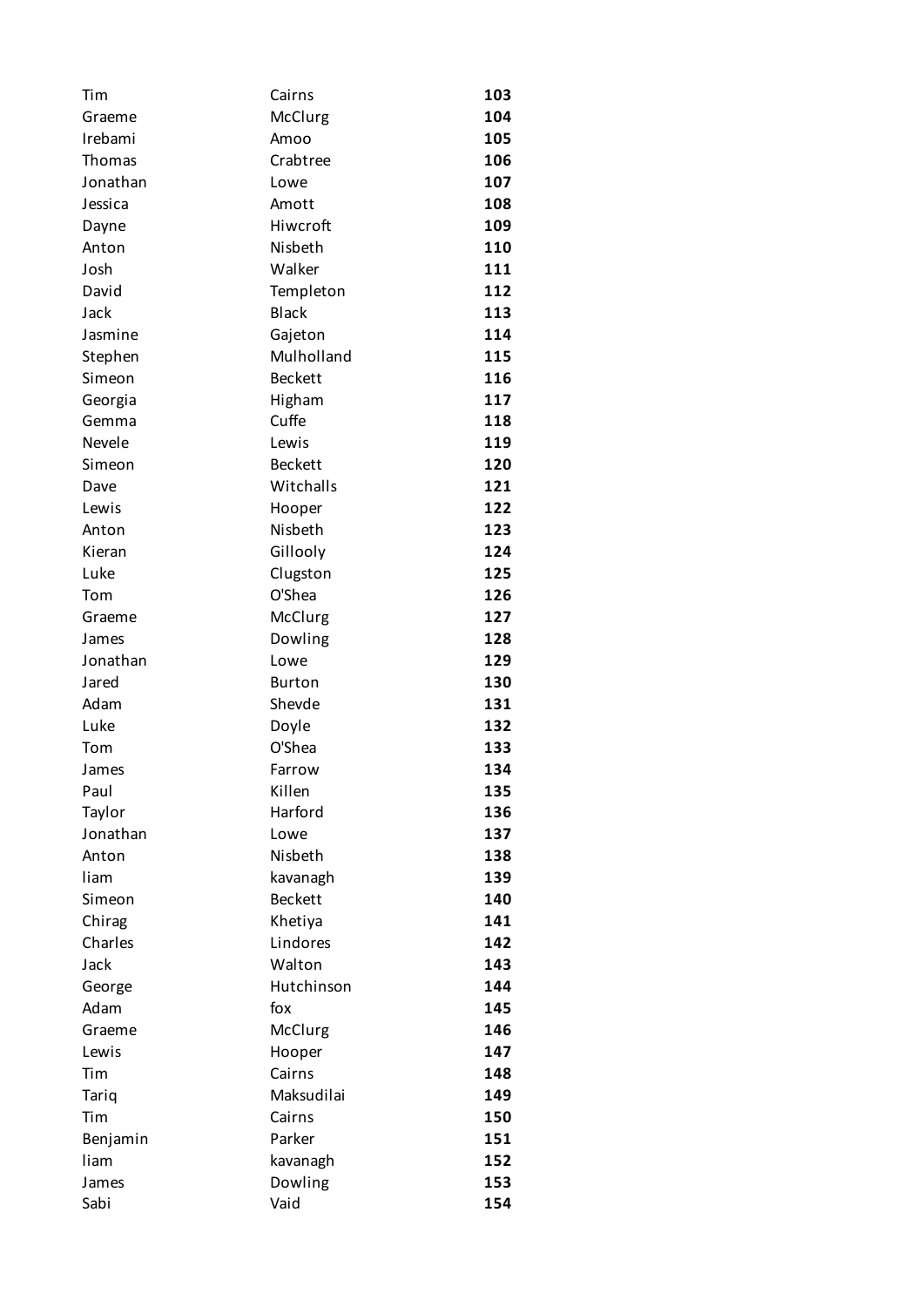| Jack        | <b>Black</b> | 155 |
|-------------|--------------|-----|
| Jon         | Pope         | 156 |
| liam        | kavanagh     | 157 |
| phillip     | lane         | 158 |
| Jon         | Pope         | 159 |
| Dimitri     | Karoullas    | 160 |
| Nevele      | Lewis        | 161 |
| Anton       | Nisbeth      | 162 |
| Ike         | Olatunji     | 163 |
| Luke        | Scott        | 164 |
| Kieran      | Lonergan     | 165 |
| Georgia     | Higham       | 166 |
| Kieran      | Gillooly     | 167 |
| Oliver      | Price        | 168 |
| Keenan      | Van Gool     | 169 |
| Dean        | Wise         | 170 |
| Janette     | Hinayon      | 171 |
| Liam        | Fenton       | 172 |
| Tom         | O'Shea       | 173 |
| Jack        | Cuthbertson  | 174 |
| liam        | kavanagh     | 175 |
| steven      | Hammacott    | 176 |
| Ewan        | Short        | 177 |
| Kieran      | Gillooly     | 178 |
| James       | <b>Broad</b> | 179 |
| Matt        | Ellis        | 180 |
| Emma        | Wilkins      | 181 |
| Kieran      | Gillooly     | 182 |
| Jessica     | Amott        | 183 |
| Sabi        | Vaid         | 184 |
| Nevele      | Lewis        | 185 |
| Stephen     | Mulholland   | 186 |
| Luke        | Chambers     | 187 |
| liam        | kavanagh     | 188 |
| Kieran      | Lonergan     | 189 |
| Nevele      | Lewis        | 190 |
| Jack        | Cuthbertson  | 191 |
| Alfie       | Taylor       | 192 |
| Kieran      | Gillooly     | 193 |
| Lois Shanti | Labrador     | 194 |
| Gemma       | Cuffe        | 195 |
| Adam        | Cartwright   | 196 |
| liam        | kavanagh     | 197 |
| Jessica     | Amott        | 198 |
| Emil        | <b>Berki</b> | 199 |
| Sandeep     | Vadia        | 200 |
| Nevele      | Lewis        | 201 |
| Georgia     | Higham       | 202 |
| liam        | kavanagh     | 203 |
| Graeme      | McClurg      | 204 |
| James       | Tweedle      | 205 |
| Graeme      | McClurg      | 206 |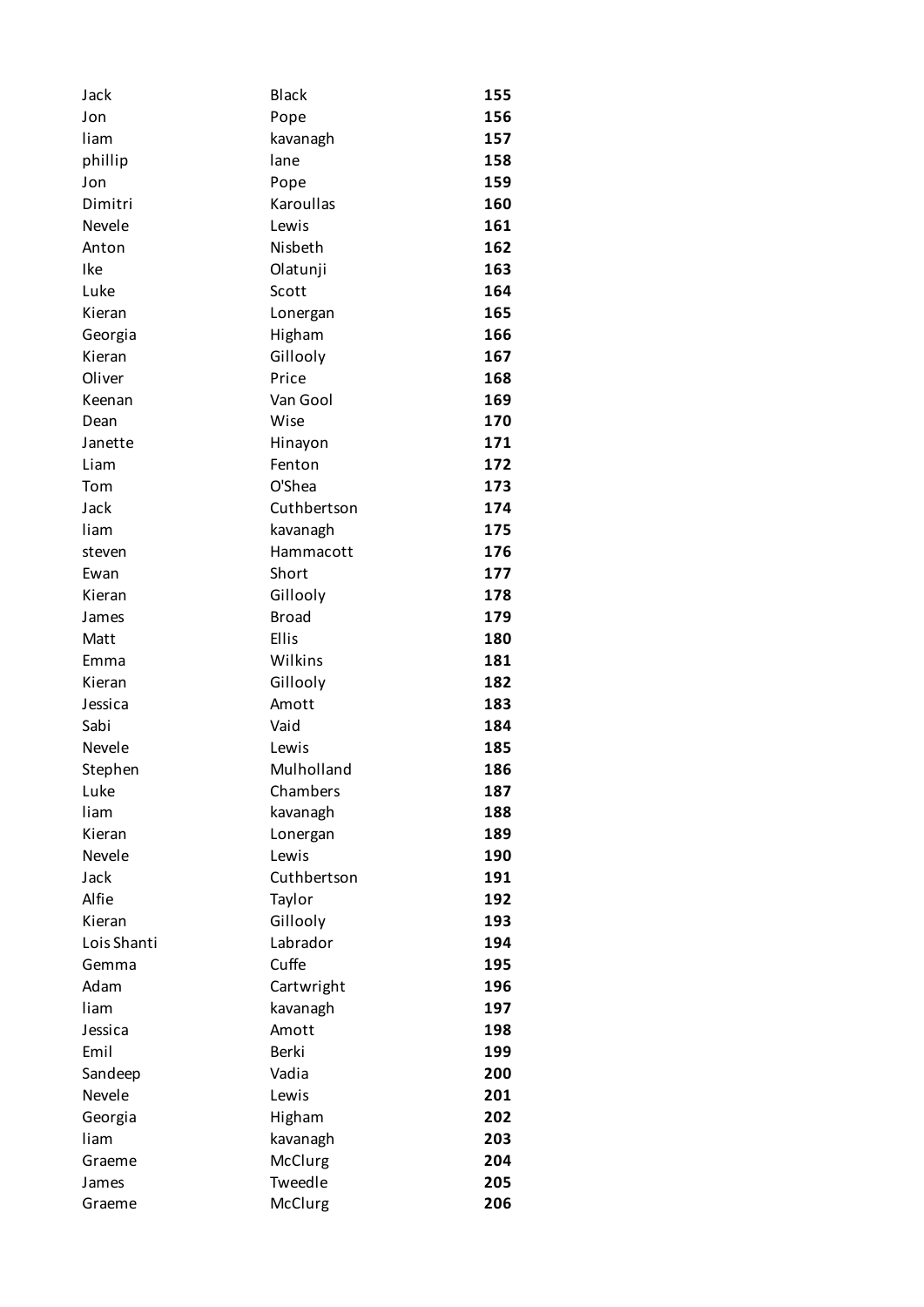| Graeme       | McClurg           | 207 |
|--------------|-------------------|-----|
| Callum       | Ford              | 208 |
| Josh         | Walker            | 209 |
| Hubert       | O Maxwell         | 210 |
| Kieran       | Gillooly          | 211 |
| steven       | Hammacott         | 212 |
| Irebami      | Amoo              | 213 |
| matthew      | Troup             | 214 |
| Georgia      | Higham            | 215 |
| Mike         | Bishop            | 216 |
| Harry        | Peters            | 217 |
| Tom          | Christian         | 218 |
| Natasha      | Francis           | 219 |
| Nevele       | Lewis             | 220 |
| Luke         | Chambers          | 221 |
| Charlie      | Watt              | 222 |
| Daniel       | Glynn             | 223 |
| Luke         | Chambers          | 224 |
| Jessica      | Amott             | 225 |
| Kieran       | Evans             | 226 |
| Ben          | Elliott           | 227 |
| Nevele       | Lewis             | 228 |
| Adam         | Shevde            | 229 |
| Nevele       | Lewis             | 230 |
| Taylor       | Harford           | 231 |
| Gemma        | Cuffe             | 232 |
| Graeme       | McClurg           | 233 |
| George       | Hutchinson        | 234 |
| Graeme       | McClurg           | 235 |
| Jonas        | Attuquaye-Clottey | 236 |
| Josh         | Walker            | 237 |
| Georgia      | Higham            | 238 |
| Adam         | fox               | 239 |
| Victoria     | <b>Bridge</b>     | 240 |
| liam         | kavanagh          | 241 |
| Jonas        | Attuquaye-Clottey | 242 |
| <b>Tonas</b> | Davies            | 243 |
| Tom          | O'Shea            | 244 |
| Nevele       | Lewis             | 245 |
| Tom          | Christian         | 246 |
| Georgia      | Higham            | 247 |
| Harry        | Pope              | 248 |
| Georgia      | Higham            | 249 |
| Tom          | Christian         | 250 |
| Dave         | Witchalls         | 251 |
| Emil         | <b>Berki</b>      | 252 |
| Taylor       | Harford           | 253 |
| nicolle      | flores            | 254 |
| Adam         | Tully             | 255 |
| Zain         | Malik             | 256 |
| matthew      | Troup             | 257 |
| Luke         | Clugston          | 258 |